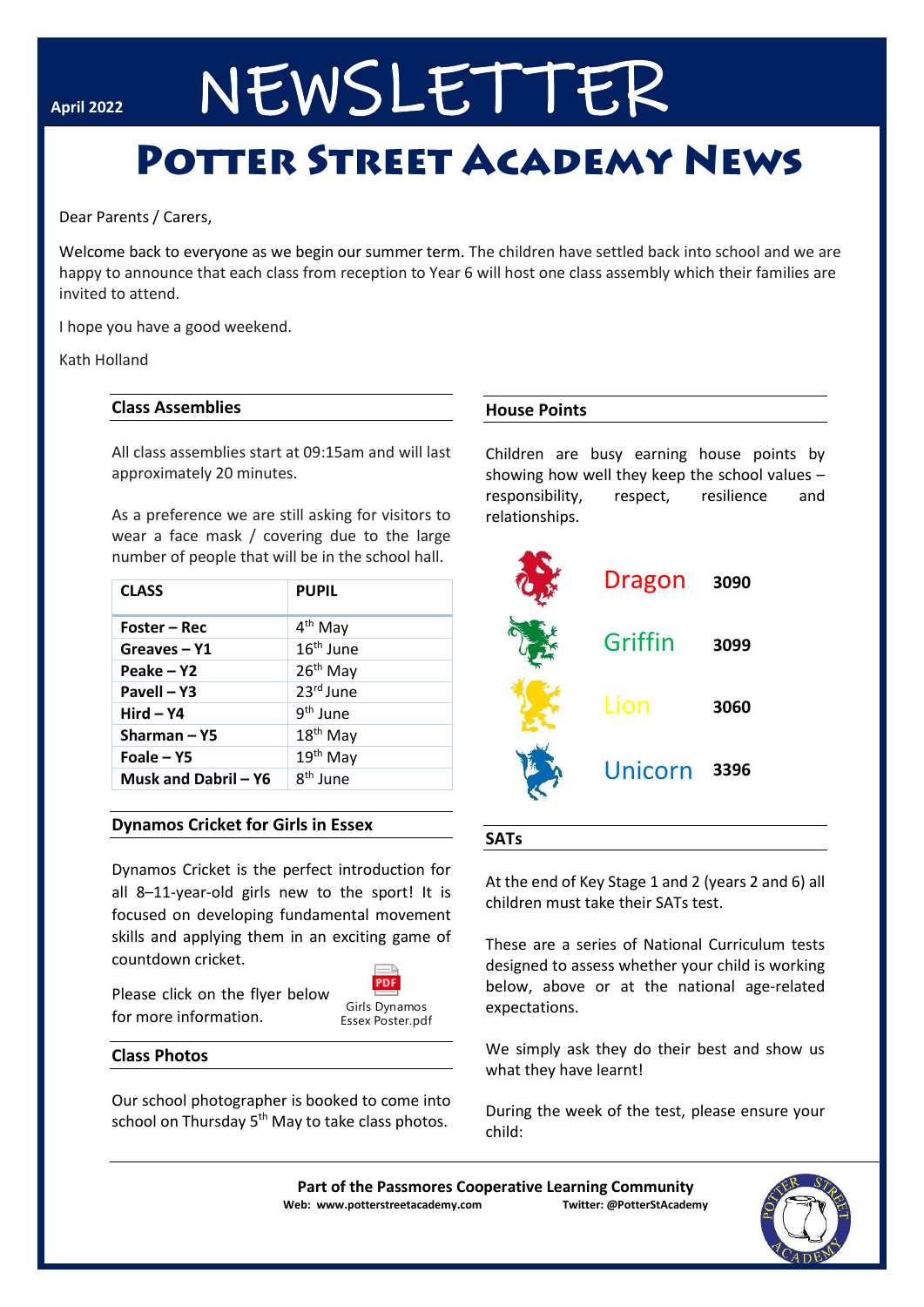- Attends breakfast club, 07:45am start (this is offered free to those children in Y2 and Y6 on the days of their SATs tests)
- Has a calm start to their day with a good breakfast
- Is on time for school
- Has a good night's sleep

Week commencing Monday 9th May—KS2 SATs Week commencing Monday 16th May—KS1 SATs

#### **Residential School Trip 2023**

To all parents of current Year 5 –

We are now organising a residential educational activity course at a Kingswood Centre, in June 2023, for Year 6 pupils (current Year 5). We are very fortunate to have secured a booking at the Grosvenor Hall centre in Ashford, Kent.

#### [Kingswood Video](about:blank)

Pupils benefit hugely from the experience, both educationally and socially, and we feel certain that the programme we choose this year will prove to be both enjoyable and very worthwhile.

We would like to offer this opportunity to all Year 6 pupils. The trip will take place from Sunday 18th June to Wednesday 21st June 2023. The cost of the visit will be £280, this includes full board, accommodation, and a full programme of activities. To confirm our booking, an initial nonrefundable deposit of £20.00 will be required by Wednesday 18th May. The remaining cost of the trip can be split into payments of £52.00 in July, September, November, February and April. Payments are to be made via SIMs/Pay360 and deadline dates will be on there for every month a payment is due. Final payment is due 21st April 2023.

#### **Bottle Lids**

As part of the School Councils aim to increase recycling in our school community, we will be running a house competition for students to bring in plastic bottle lids.

The children from the winning house will then be entered into a raffle to win the opportunity to go to Passmores to watch the recycling of plastic process and make their own plastic



objects in their technology department.

#### **School Reports**

Your children's school reports will be emailed to all parents today. Please read it with your child in order to share their successes. The report also includes how you can support your child at home.

#### **School Menu**



Our school menu will be changing on Tuesday 2nd May and we will be on our summer menu. A copy of this will be emailed to you and will be available on our school app and website.

#### **Attendance**

At Potter Street Academy our aim is for every child to have excellent attendance and punctuality. In order to fully maximise on learning opportunities, excellent attendance is needed. We are therefore very pleased to welcome Mrs Vlietinck, Home School Liaison Officer to our team. Mrs Vlietinck will be monitoring and holding attendance meetings as well as supporting punctuality with 'Late Gates' where parents/carers are required to provide an explanation for any late attendance. Persistent lateness may result in parents/carers being contacted and requested to attend a meeting.

Please remember that the school gates open at 08:40am and all children should be in school by 08:50am when the gates close.